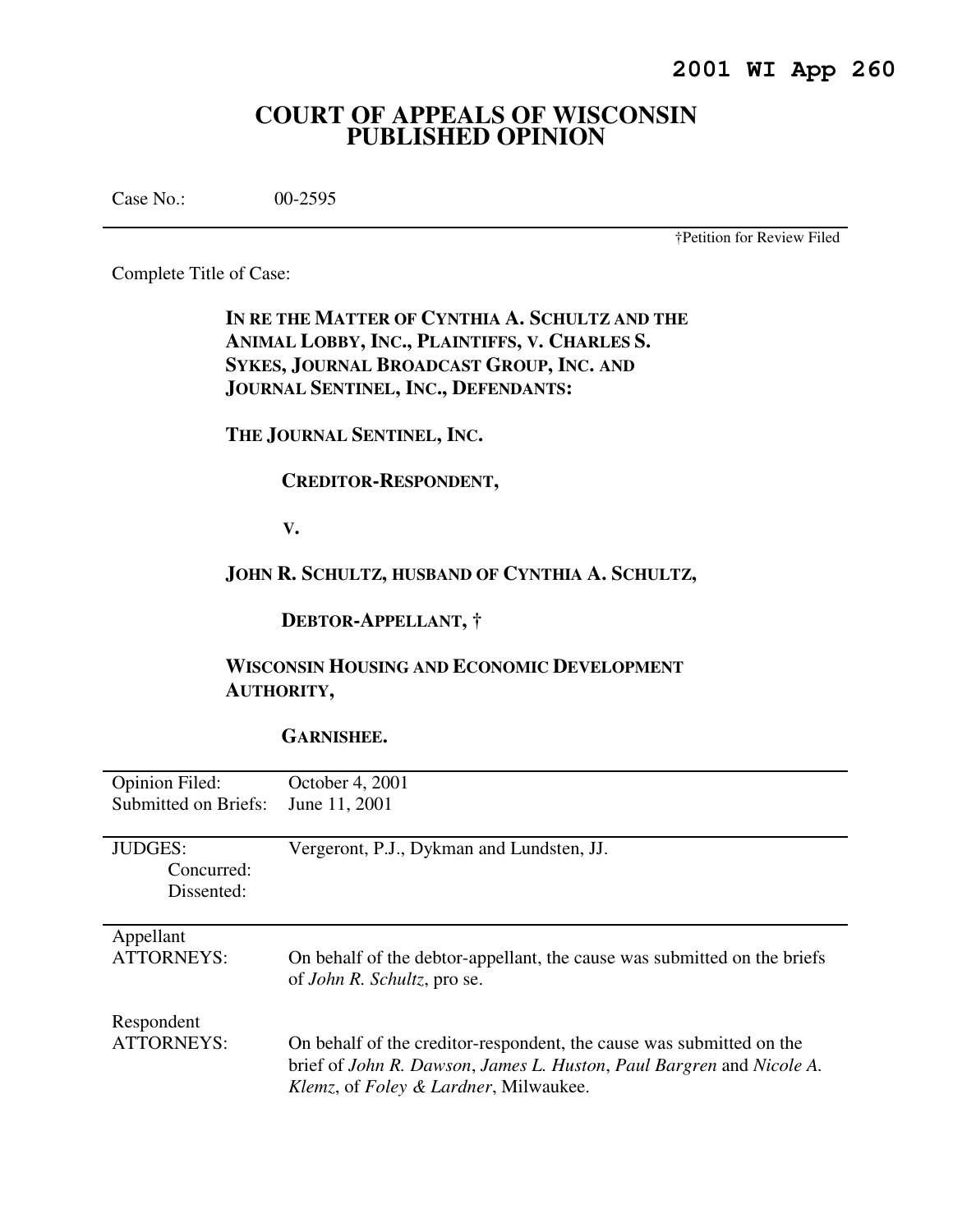# **2001 WI App 260**

# **COURT OF APPEALS DECISION DATED AND FILED**

### **October 4, 2001**

**Cornelia G. Clark Clerk of Court of Appeals**

#### **NOTICE**

 **This opinion is subject to further editing. If published, the official version will appear in the bound volume of the Official Reports.** 

**A party may file with the Supreme Court a petition to review an adverse decision by the Court of Appeals.** *See* **WIS. STAT. § 808.10 and RULE 809.62.** 

**No. 00-2595** 

# **STATE OF WISCONSIN BY APPEALS**

**IN RE THE MATTER OF CYNTHIA A. SCHULTZ AND THE ANIMAL LOBBY, INC., PLAINTIFFS, V. CHARLES S. SYKES, JOURNAL BROADCAST GROUP, INC. AND JOURNAL SENTINEL, INC., DEFENDANTS:** 

**THE JOURNAL SENTINEL, INC.** 

 **CREDITOR-RESPONDENT,** 

 **V.** 

**JOHN R. SCHULTZ, HUSBAND OF CYNTHIA A. SCHULTZ,** 

 **DEBTOR-APPELLANT,** 

**WISCONSIN HOUSING AND ECONOMIC DEVELOPMENT AUTHORITY,** 

 **GARNISHEE.** 

 APPEAL from an order of the circuit court for Milwaukee County: TIMOTHY G. DUGAN, Judge. *Affirmed*.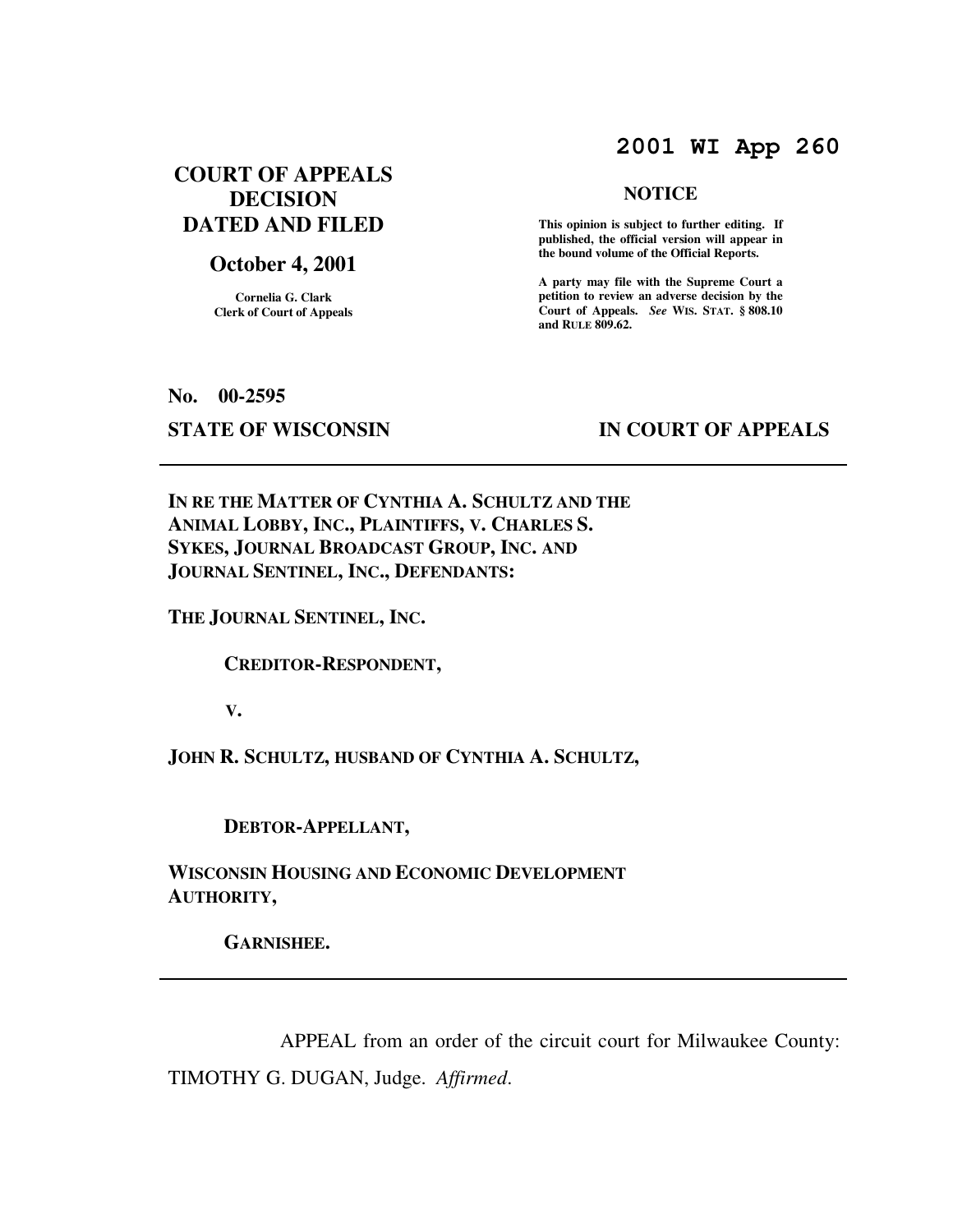Before Vergeront, P.J., Dykman and Lundsten, JJ.

¶1 DYKMAN, J. John R. Schultz appeals from an order of the circuit court concluding that fifty percent of his wages are subject to garnishment to satisfy a judgment held by Charles J. Sykes, Journal Broadcast Group, Inc., and Journal Sentinel, Inc., against his wife, Cynthia Schultz. John argues that his wages should be exempt from garnishment because he and his wife have a marital property agreement that classifies his wages as individual property. Alternatively, John asserts that the garnishment violates several of his constitutional rights. We conclude that John and Cynthia's marital property agreement is not binding on the Journal because it had no notice of the agreement, and that John's constitutional rights were not violated. We therefore affirm.

### **I. Background**

¶2 The underlying case supporting this garnishment action began as a claim for defamation by John Schultz's wife, Cynthia Schultz, and The Animal Lobby, Inc., against Charles J. Sykes, Journal Broadcast Group, Inc., and Journal Sentinel, Inc. The circuit court dismissed their claims as a sanction, however, after finding that Cynthia had attempted to suborn perjury from a witness. As an additional sanction, the circuit court awarded costs and attorney fees of \$168,944.97 incurred by the defendants in prosecuting their motion to dismiss. We affirmed the circuit court's judgment as it pertained to Cynthia. *See Schultz v. Sykes*, 2001 WI App 255.

¶3 Because Cynthia had no assets, the Journal Sentinel began wage garnishment proceedings against Cynthia's husband, John, to satisfy the judgment. In his answer to the garnishment notice, John responded that his wages were exempt from garnishment because the Journal's judgment was against Cynthia,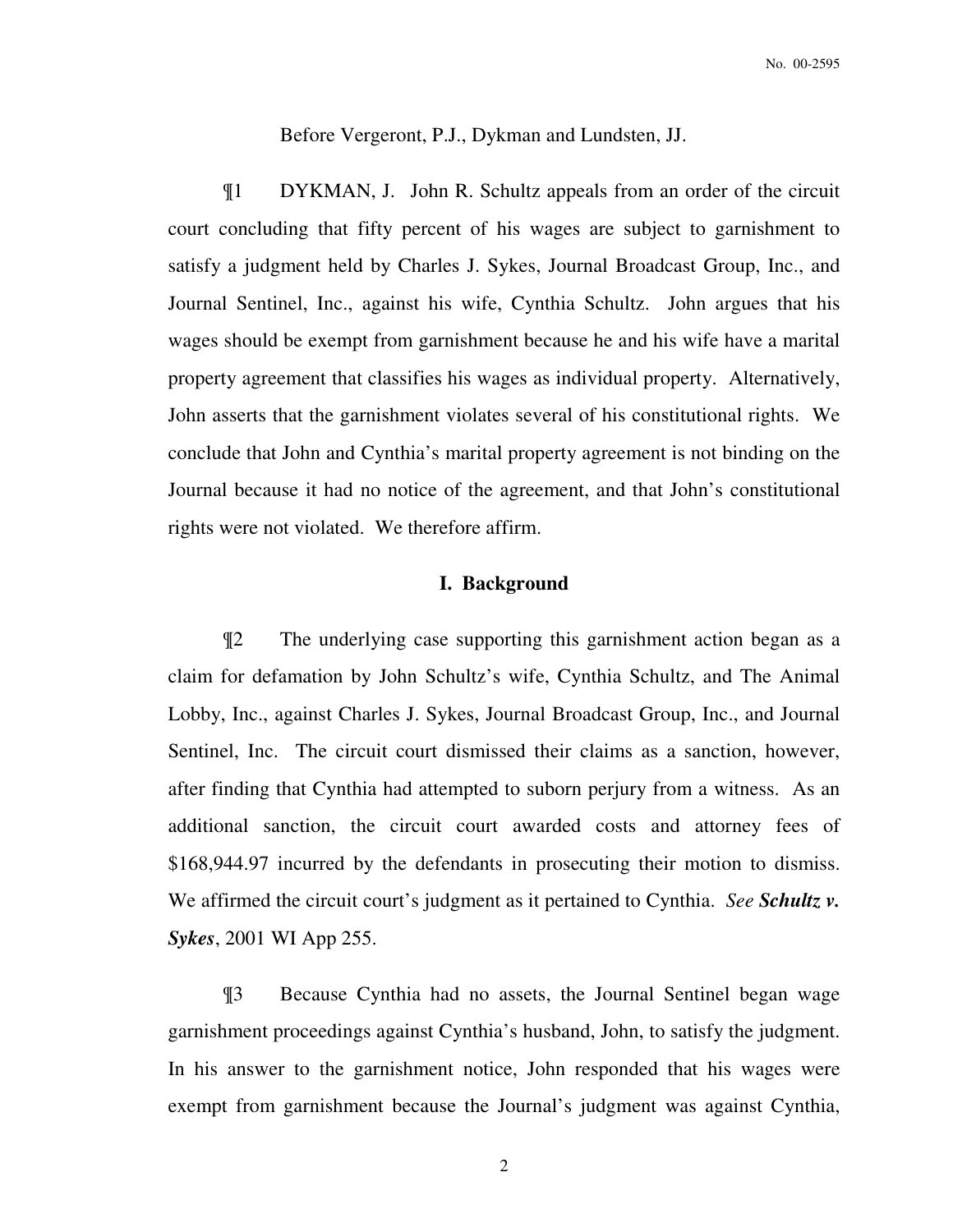not him, and that he and Cynthia had a marital property agreement classifying all of John's income as his individual property. After a hearing, the circuit court concluded that the judgment against Cynthia constituted a tort obligation under WIS. STAT. § 766.55(2)(cm)  $(1999-2000)^{1}$  and that John and Cynthia's marital property agreement did not affect the Journal's right to use Cynthia's interest in the marital property to satisfy its judgment against Cynthia. Accordingly, the circuit court ordered that fifty percent of John's wages were subject to garnishment by the Journal. John appeals.

#### **II. Analysis**

#### *A. Statutory Authority to Proceed Against John Schultz*

¶4 The first issue we must decide is whether John's wages are properly subject to garnishment under the Wisconsin Statutes. Statutory interpretation is an issue of law that we review *de novo*. *State v. Szulczewski*, 216 Wis. 2d 495, 499, 574 N.W.2d 660 (1998).John argues that his wages cannot be garnished for Cynthia's misconduct because he was not a party to the original action. However, under WIS. STAT. § 766.55(2), marital property may be used to satisfy a spouse's obligation to a third party.<sup>2</sup> WIS. STAT. § 803.045(3), in turn, provides that creditors are entitled, after obtaining a judgment against the debt incurring spouse,

 $\overline{a}$ 

<sup>&</sup>lt;sup>1</sup> WISCONSIN STAT. § 766.55(2)(cm) provides: "An obligation incurred by a spouse during marriage, resulting from a tort committed by the spouse during marriage, may be satisfied from the property of that spouse that is not marital property and from that spouse's interest in marital property."

All references to the Wisconsin Statutes are to the 1999-2000 version unless otherwise noted.

<sup>&</sup>lt;sup>2</sup> Depending on the type of obligation that was incurred, WIS. STAT. § 766.55(2)(a)-(d) provides that either *all* of the marital property or the *incurring spouse's interest* in the marital property may be used to satisfy an obligation.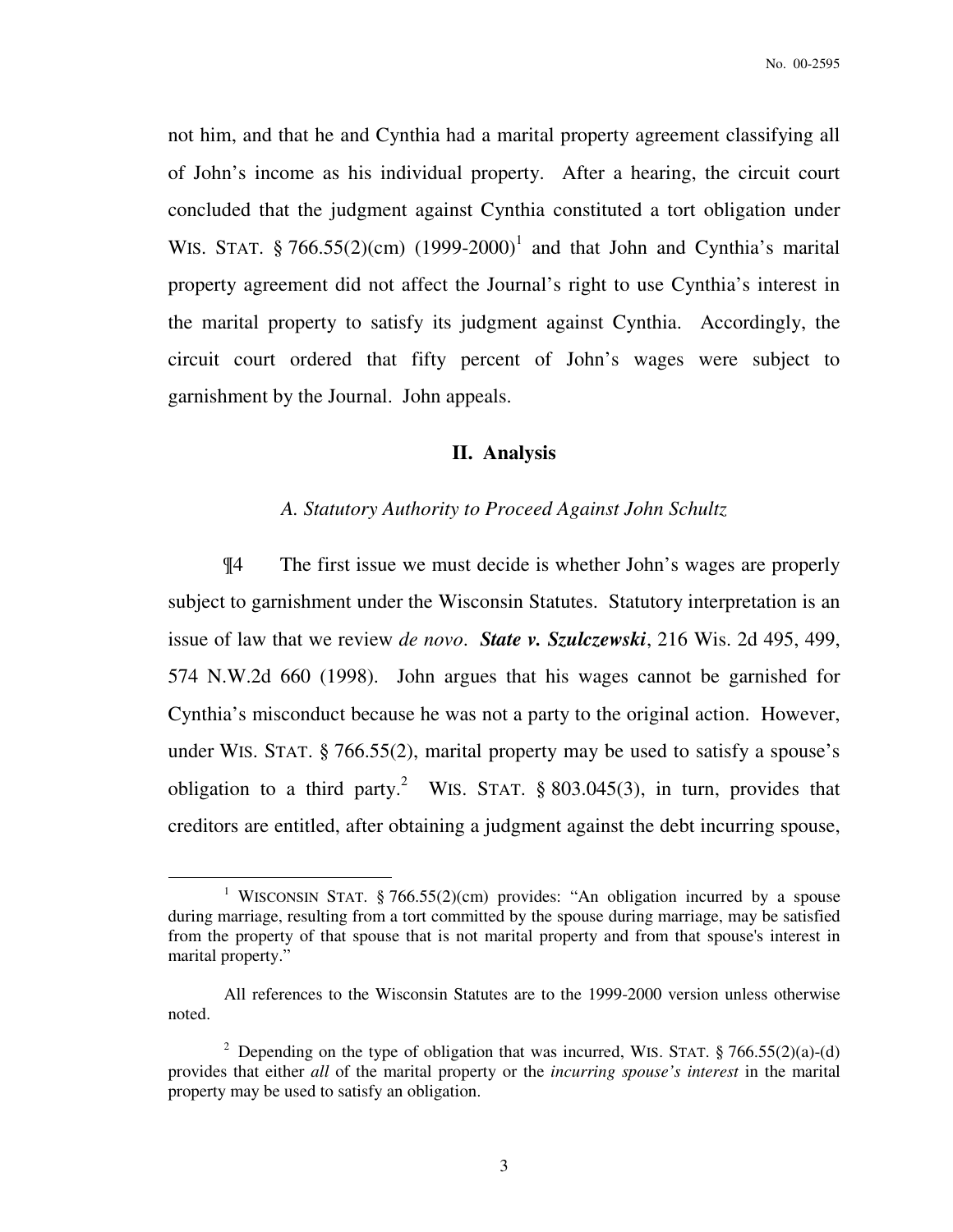No. 00-2595

to proceed against the non-incurring spouse in order to reach any marital property that is available to satisfy the judgment. In other words, the Journal has the right to proceed against John in a garnishment action as long as John's wages are properly classified as marital property. *See Courtyard Condominium Ass'n, Inc. v. Draper*, 2001 WI App 115, ¶11, 244 Wis. 2d 153, 629 N.W.2d 38 ("Read together, WIS. STAT. §§ 766.55(2) and 803.045(3) permit the judgment creditor to proceed against all marital property to satisfy a judgment on an obligation incurred during marriage, even where only one spouse is the judgment debtor.")

¶5 With regard to the classification of John's wages, WIS. STAT. § 766.31(4) provides that, subject to a few exceptions, "income earned or accrued by a spouse ... during marriage and after the determination date<sup>3</sup> is marital property." WISCONSIN STAT. § 766.01(10) further defines "Income" as including "wages." However, WIS. STAT. § 766.31(10) permits spouses to re-classify their property through a marital property agreement. *See also* WIS. STAT. § 766.31(7)(d). John contends that because he and Cynthia had a marital property agreement that re-classified John's wages as individual property, his wages cannot be used to satisfy a judgment against Cynthia.

 $\overline{a}$ 

(c) 12:01 a.m. on January 1, 1986.

<sup>&</sup>lt;sup>3</sup> WISCONSIN STAT.  $\S$  766.01(5) provides:

<sup>&</sup>quot;Determination date" means the last to occur of the following:

<sup>(</sup>a) Marriage.

<sup>(</sup>b) 12:01 a.m. on the date that both spouses are domiciled in this state.

There is no dispute that the John and Cynthia Schultz are married, or that they are domiciled in Wisconsin.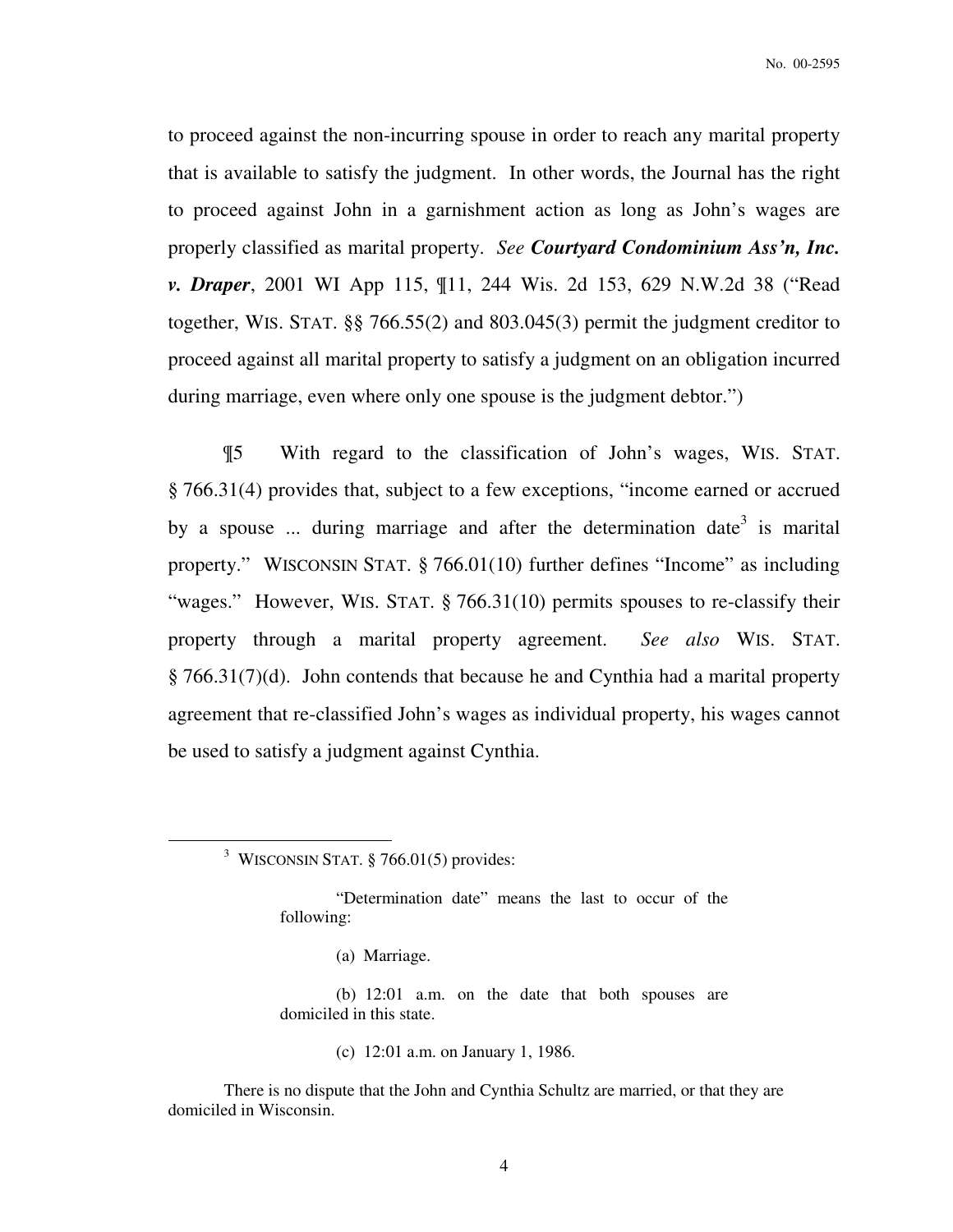¶6 The Journal does not contest the validity of John and Cynthia's agreement.<sup>4</sup> However, the Journal asserts that the marital agreement is not binding in this situation because it had no notice of the agreement. Under WIS. STAT. § 766.55(4m), marital property agreements cannot limit the rights of a creditor "unless the creditor had actual knowledge of that provision when the obligation to that creditor was incurred."

¶7 In response, John first argues that the Journal is not a creditor, so it was not entitled to notice. He refers us to WIS. STAT.  $\S 766.01(2r)(a)$ , which defines "creditor" as "a person that regularly extends credit" and *Matter of Geise*, 132 B.R. 908 (Bankr. E.D. Wis. 1991), which held that the Wisconsin Department of Revenue was not a creditor under § 766.01(2r) because it was not "a merchant who regularly extends credit." *Id.* at 913. John therefore concludes that the meaning of creditor does not include a "judgment creditor." The interpretation of "creditor" in *Geise*, however, did not occur within the context of WIS. STAT.  $\S 766.55(4m)$ , and WIS. STAT.  $\S 766.01(2r)(c)$  provides specifically that the definition of "creditor" in paragraph  $(2r)(a)$  does not apply to § 766.55(4m). Further, the Legislative Council Notes for § 766.01 state that the term "creditor" as used in § 766.55(4m) is meant "in a broad sense." Therefore, WIS. STAT. § 766.01(2r) did not relieve John and Cynthia of the notice requirement. Further, if the Journal did not have actual notice of the agreement, then WIS. STAT. § 766.55(4m) requires that John's wages be treated as marital property for the purpose of determining what property is available to satisfy the judgment.

 $\overline{a}$ 

<sup>&</sup>lt;sup>4</sup> A marital property agreement is invalid if it: was not signed by both spouses, WIS. STAT. § 766.58(1); is unconscionable, WIS. STAT. § 766.58(6)(a); was executed involuntarily, WIS. STAT. § 766.58(6)(b); or was executed without notice or financial disclosure to the other spouse, WIS. STAT.  $\S$  766.58(6)(c). In addition, a marital property agreement may not adversely affect the right of a child to support. WIS. STAT. § 766.58(2).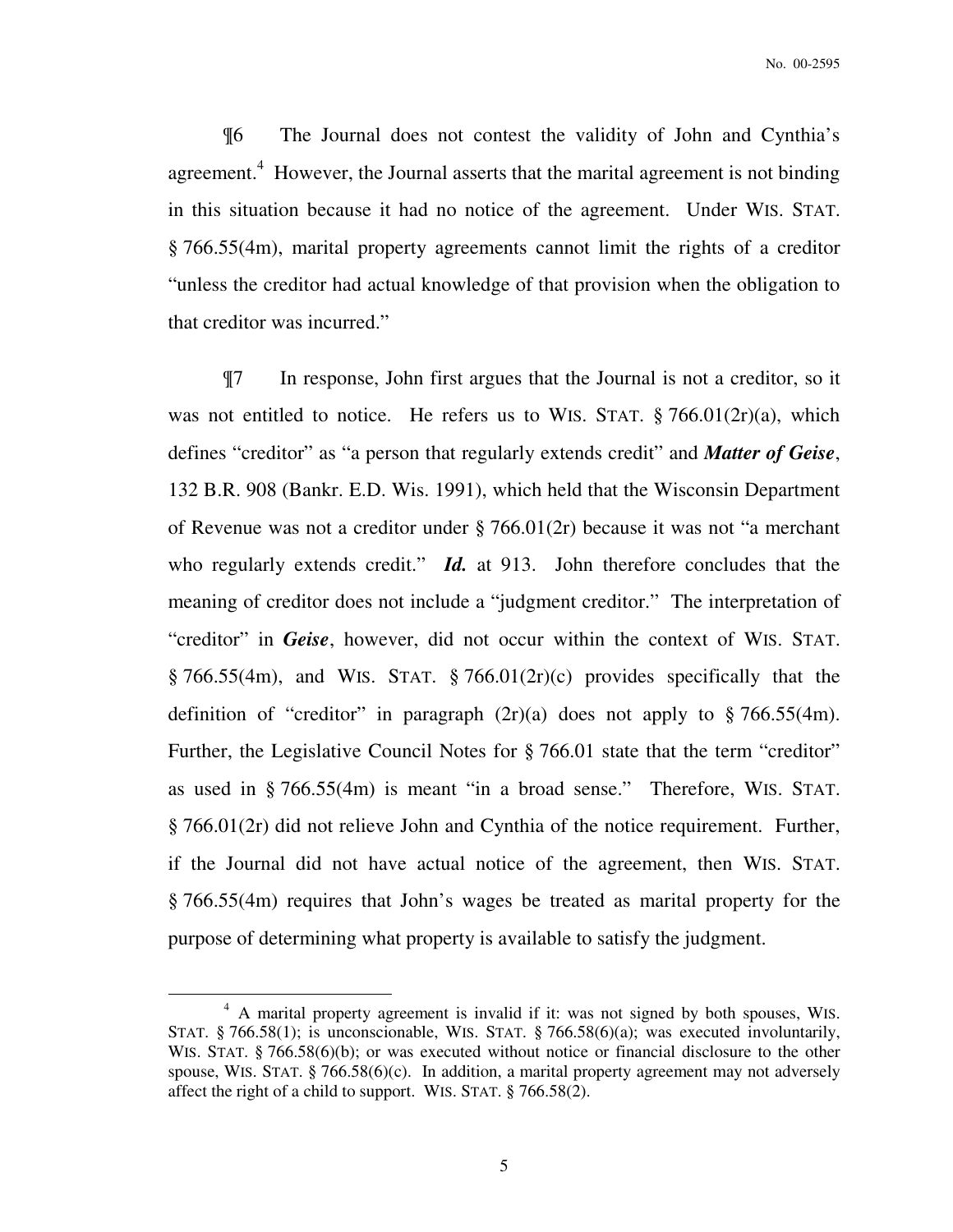¶8 The next question is when "the obligation … was incurred" for the purpose of giving notice to the Journal under WIS. STAT. § 766.55(4m). John contends the relevant date is when judgment was entered in the underlying action, which was March 30, 2000. Because the Journal was first aware of the existence of a marital property agreement on February 15, 2000, John claims that the notice requirement was satisfied. In contrast, the Journal posits the date of Cynthia's misconduct as the one that controls, or, alternatively, when Cynthia's case was dismissed as a sanction for attempted subornation of perjury. The circuit court found that Cynthia had attempted to suborn perjury from a witness most recently in September 1999, and Cynthia's defamation suit was dismissed on January 21, 2000. Because these dates both fall before John's asserted date when notice was given, the Journal argues that the requirement of § 766.55(4m) was not met.

¶9 We agree with the Journal that the relevant date is when the misconduct occurred. In the context of tort obligations, the Legislative Council Notes for WIS. STAT. § 766.55(2)(cm) state that, for a marital property agreement to have effect, the victim must have notice "at the time the tort occurs." Although the present situation is not identical to a tort, we believe the two are sufficiently similar so that the same point of time should be used to determine when the obligation incurred. Both situations involve involuntary creditors in which the traditional purpose of giving notice of a marital agreement to a creditor, so that it can make an informed choice regarding a decision to extend credit, does not apply. Similar to a victim of a tort, the Journal had no opportunity to decide whether it would "extend credit" to Cynthia when she attempted to suborn perjury. We therefore agree with the circuit court that John's wages are marital property for the purpose of satisfying Cynthia's debt to the Journal.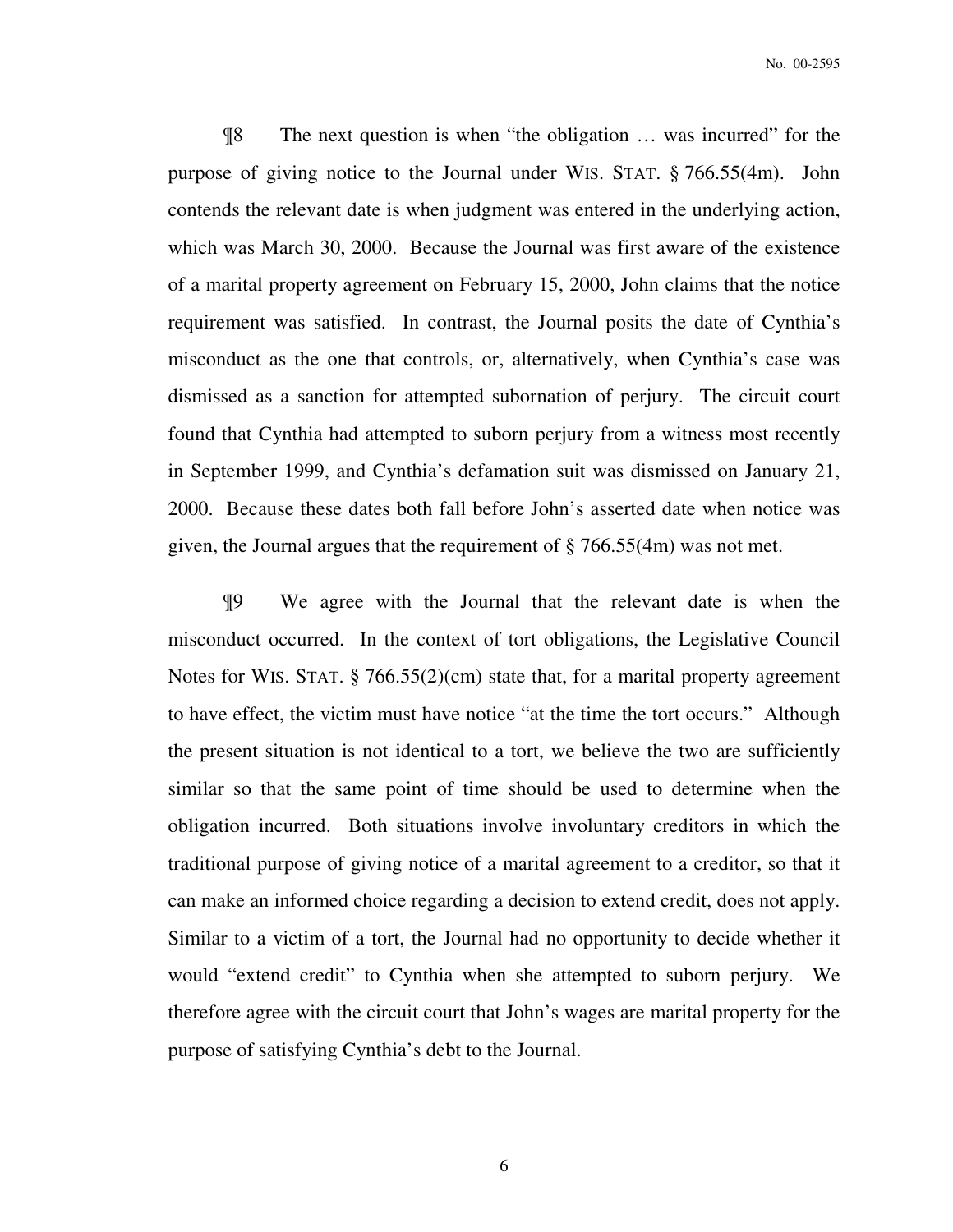¶10 In deciding that only Cynthia's interest in John's wages, i.e. fifty percent, were subject to garnishment, the circuit court concluded that the applicable provision of WIS. STAT.  $\S 766.55$  was paragraph (2)(cm), which provides that an obligation incurred as the result of a tort may be satisfied only from the incurring spouse's interest in the marital property. Because none of the parties challenge this aspect of the circuit court's decision, we need not decide whether  $\S 766.55(2)(cm)$  was the correct provision to apply, or what amount of John's wages are subject to garnishment.

## *B. Constitutional Issues*

¶11 John asserts various constitutional arguments that we need only briefly address. He first contends that, if WIS. STAT. §§ 766.55(4m) and 803.045 authorize the Journal to proceed against him, they are unconstitutional. We give statutes a presumption of constitutionality and parties challenging a statute must show that it is unconstitutional beyond a reasonable doubt before we will strike it down. *State v. Hahn*, 2000 WI 118, ¶30, 238 Wis. 2d 889, 618 N.W.2d 528.

¶12 According to John, WIS. STAT. § 766.55(4m) violates due process "because it authorizes the punishment of innocent parties for crimes they did not commit." We disagree, however, that John is being "punished" at all, let alone for a "crime" that he did not commit. Rather, § 766.55(4m) is merely a notice requirement. When parties fail to give creditors notice of their marital property agreements, § 766.55(4m) provides that the default rules regarding ownership of property under the Marital Property Act will apply. Admittedly, satisfying the notice requirement with regard to involuntary creditors is no easy task. However, we do not believe this deprives John of due process of law. John has not cited authority giving him a constitutional right to shield marital property from creditors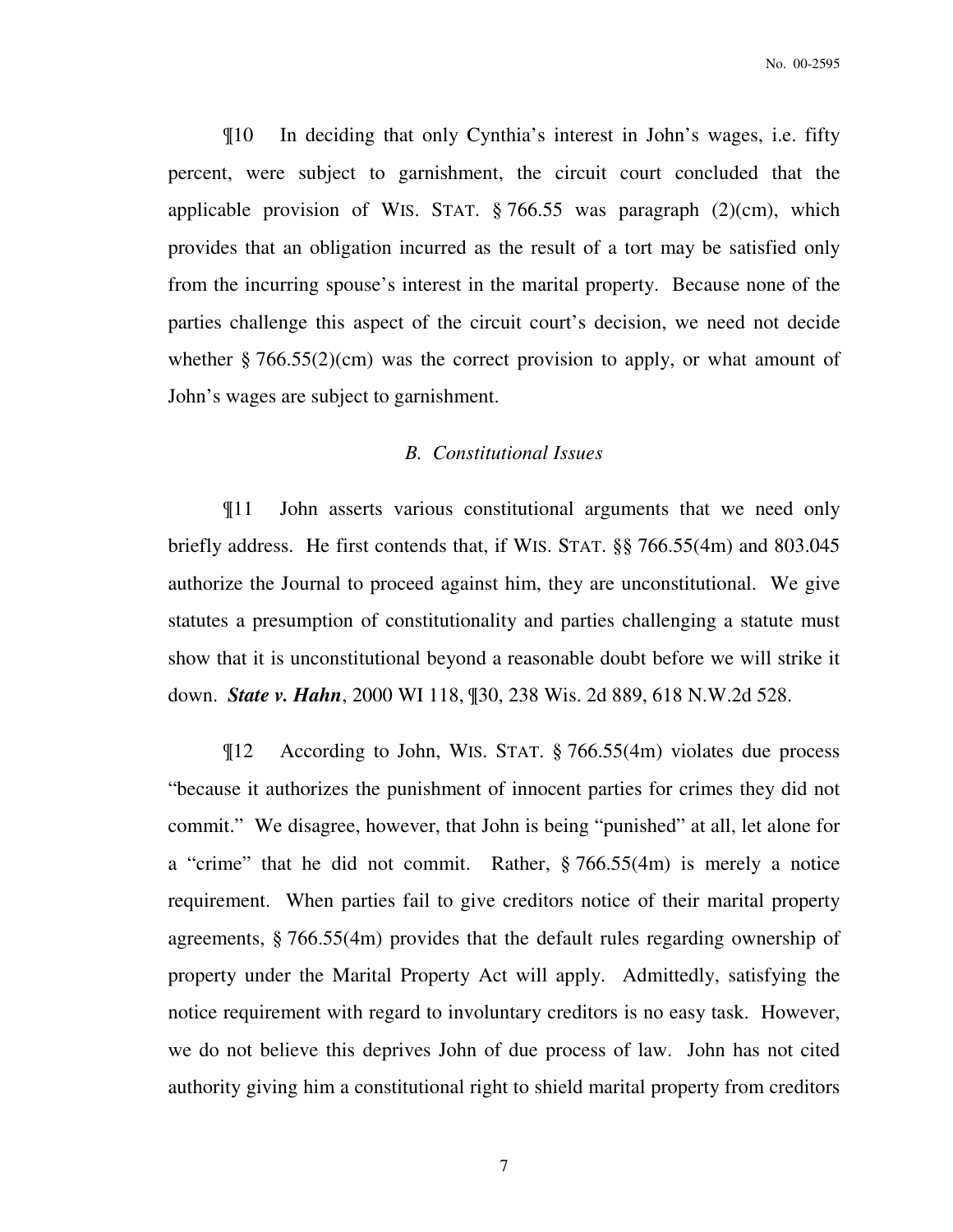and he is not challenging WIS. STAT. § 766.31(3), which gives spouses an undivided one-half interest in all marital property. Therefore, his argument fails.

¶13 Next, relying on *Sniadach v. Family Fin. Corp. of Bay View*, 395 U.S. 337 (1969), and *Connecticut v. Doehr*, 501 U.S. 1 (1991), John contends that both WIS. STAT. §§ 803.045(3) and 766.55(4m) are unconstitutional. In *Sniadach* and *Doehr*, the Supreme Court struck down two statutes that authorized the taking of property before the creditor obtained a judgment. *Sniadach*, 395 U.S. at 341- 42; *Doehr*, 501 U.S. at 24. John asserts that WIS. STAT. §§ 803.045(3) and 766.55(4m) similarly circumvent the requirements of due process because they allow creditors to initiate a garnishment proceeding before obtaining a judgment against the non-incurring spouse. This argument has been made previously in other states and rejected. *Oyakawa v. Gillett*, 854 P.2d 1212, 1215 (Ariz. Ct. App. 1993); *Herbert v. Usner*, 593 So.2d 977, 979-80 (La. Ct. App. 1992); *Komm v. Department of Soc. & Health Serv.*, 597 P.2d 1372, 1375-76 (Wash. Ct. App. 1979). We agree with these courts that due process does not require a creditor to obtain a judgment against both spouses when marital property is being sought to satisfy an obligation. One spouse is sufficient to represent the marital community. Because John's individual property is not subject to garnishment, he has no due process claim.

¶14 John also cites to the Contracts Clause in Article I, § 10 and the Takings Clause in the Fifth Amendment of the United States Constitution, but never indicates how they might apply to this situation. We therefore decline to address those issues. *See State v. Scherreiks*, 153 Wis. 2d 510, 520, 451 N.W.2d 759 (Ct. App. 1989). In sum, John has not persuaded us that WIS. STAT. §§ 766.55(4m) and 803.045 are unconstitutional beyond a reasonable doubt.